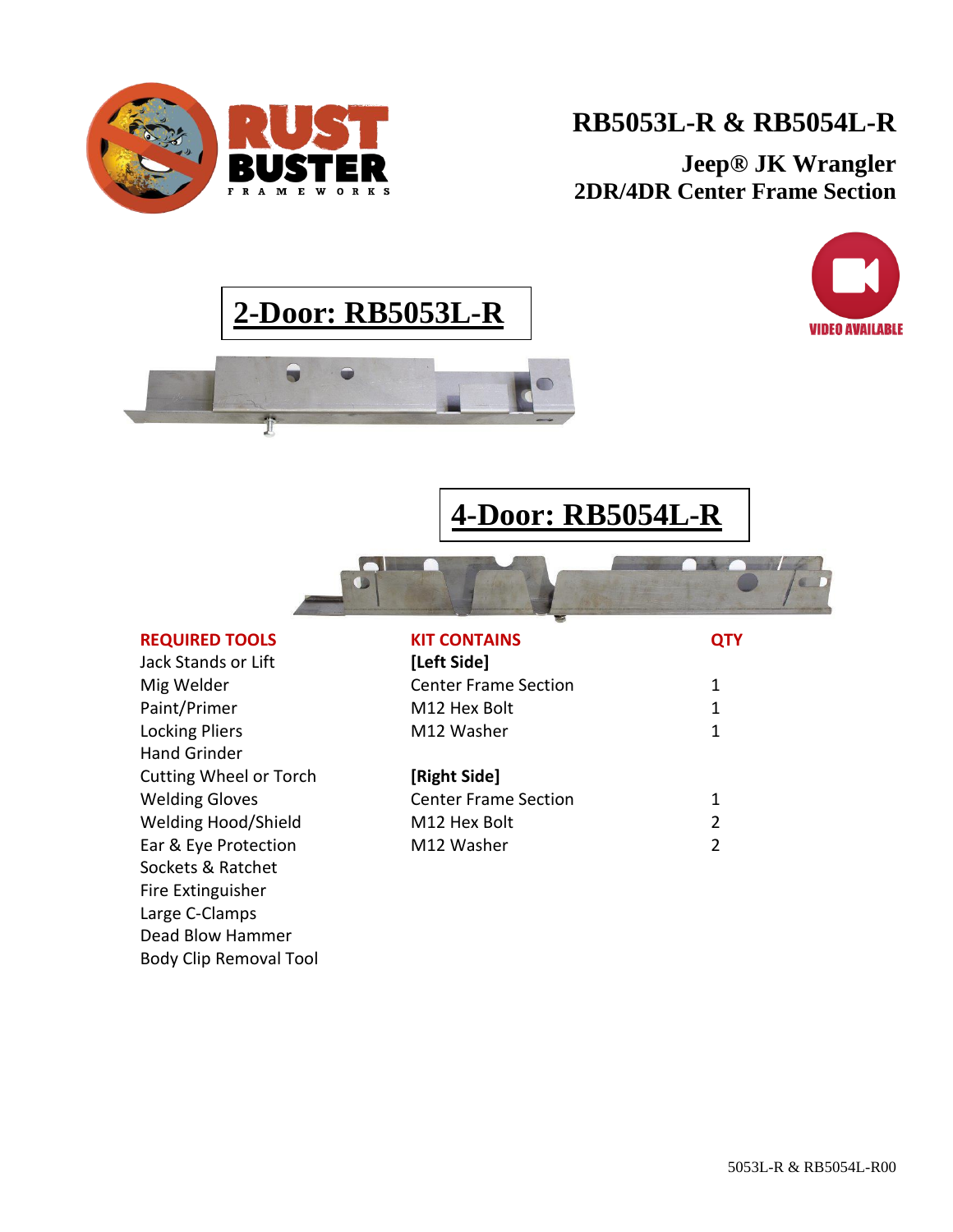

### **1) PREPARING YOUR VEHICLE**

Begin by disconnecting your battery prior to starting your installation.

Inspect your vehicle for leaking fuel lines, fuel tank and engine components. If you have fuel leaks repair all leaks prior to starting your installation. If your fuel tank is near your welding area **remove your tank prior to welding.**

Remove all combustible items above the work area such as seats, carpets, padding, etc.

**Keep all flammable materials away from the vehicle work area.**

### **2) PREPARING YOUR WORKSTATION**

Keep a fire extinguisher and water close by in the case of fire and make sure you always have a designated "Fire Watch" to assist during the cutting or welding phases.

Abide by all apprenticed welding safety standards and practices.

Always use appropriate welding eye protection, ear protection, and work and fire safety gloves during the installation and within the work area.

## **RB5053L-R & RB5054L-R**

**Jeep® JK Wrangler 2DR/4DR Center Frame Section**



If you are unsure on how to perform the installation or how to operate any of the required tools listed above, it is **HIGHLY** advised that you enlist the work of a certified welder/installer.

Failure to follow proper safety precautions and instructions may result in serious injury. **The user assumes all liability when installing the product.**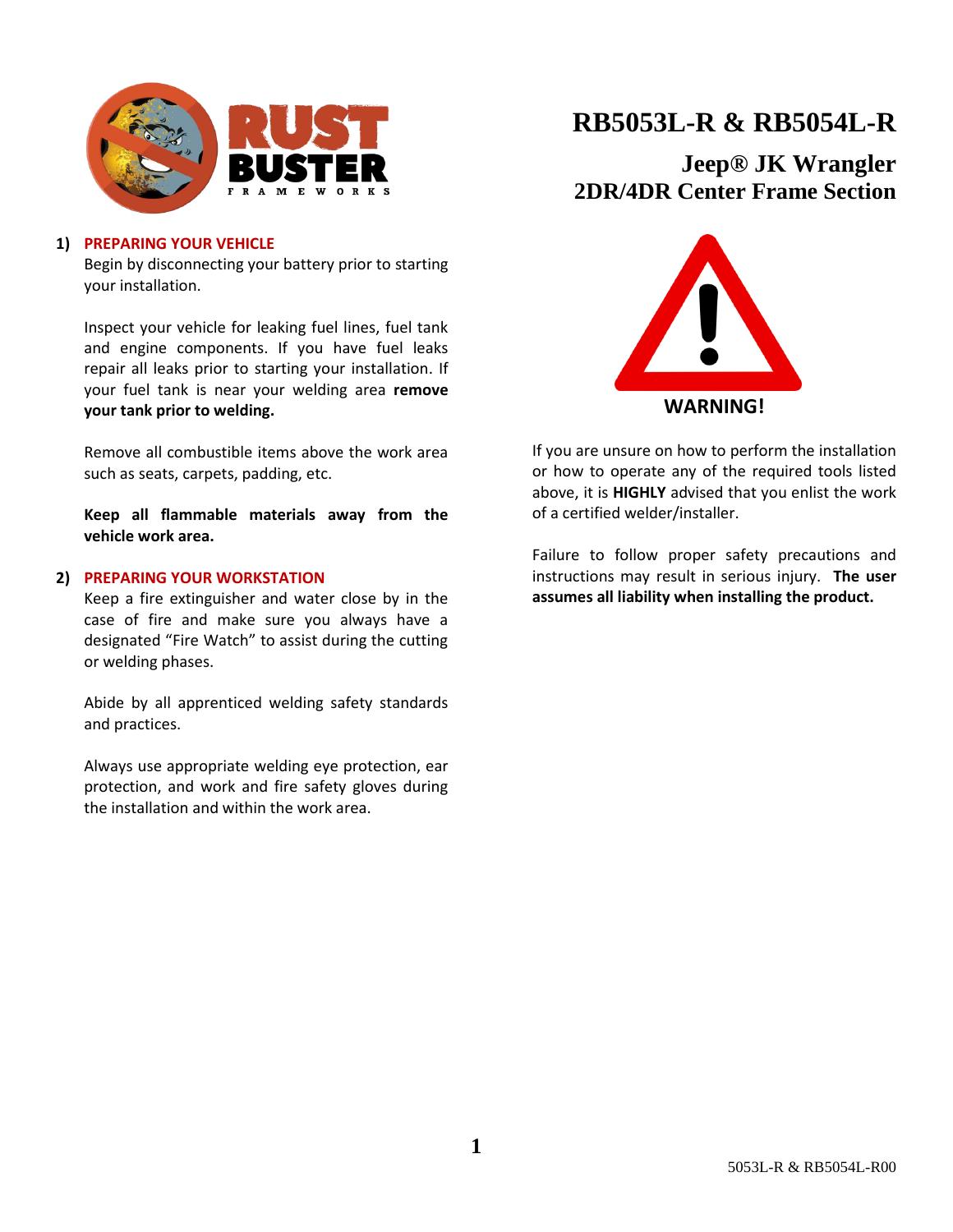

### **3) PREPARING FOR YOUR INSTALL**

Lift your vehicle and support your rear axle with jack stands.



Remove your rear wheels and any aftermarket accessories that would pose as a fire hazard or prevent access to the work area.

Hold the part up to the frame to get an idea of your work area.



With something to draw with, mark your left and right limits.

Within that zone, mark off how much frame you wish to remove, while still retaining a safe amount to weld with.

## **RB5053L-R & RB5054L-R**

### **Jeep® JK Wrangler 2DR/4DR Center Frame Section**



Depending on how you intend to cut, grind away any rust, debris, and undercoating to reveal bare metal.



### **4) CUT**

While following proper safety precautions, begin cutting and removing the section.

Our part replaces the vehicle's hull and core of the nearby frame sections.